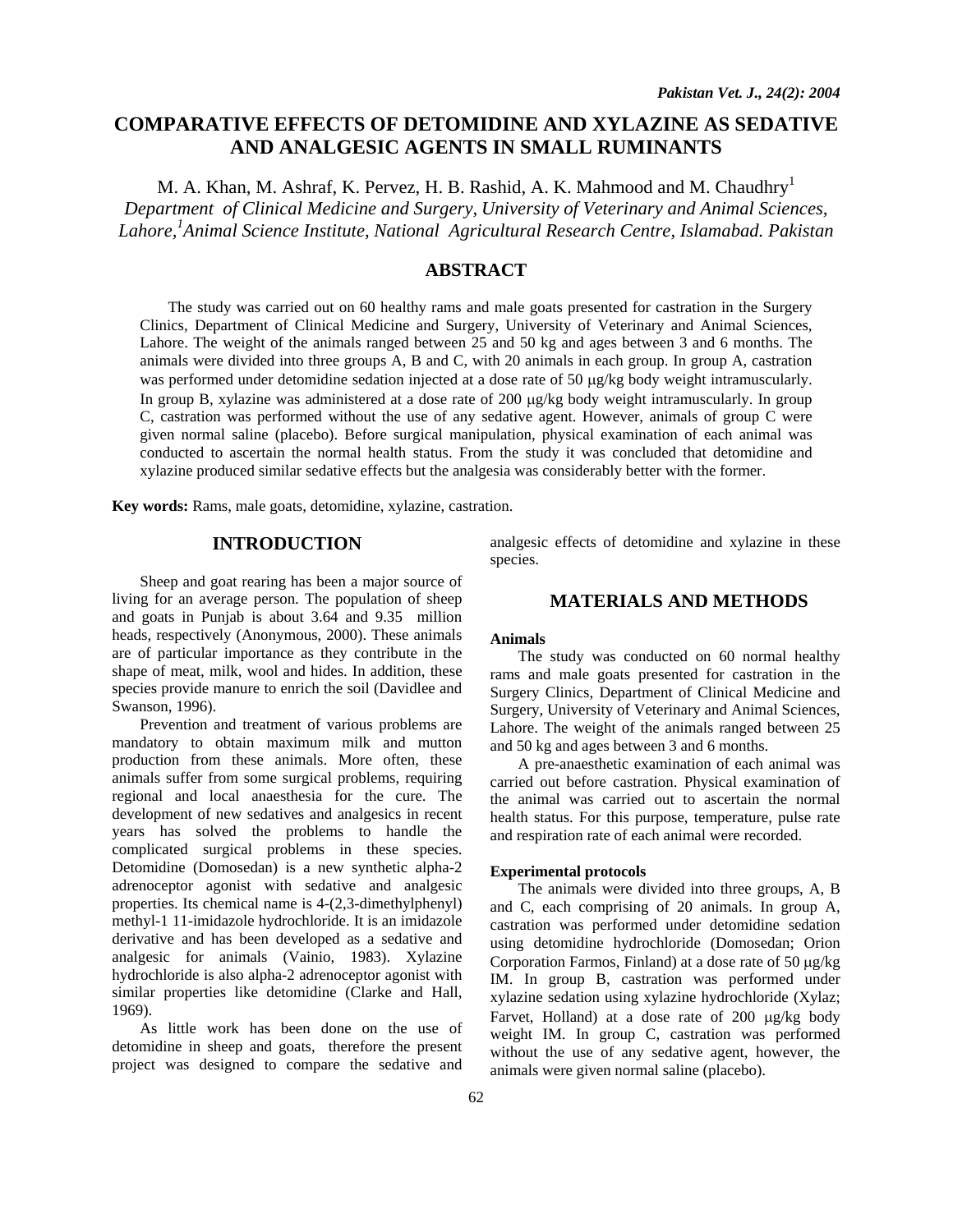The castration procedure was adopted as a painful stimulus to evaluate the degree of analgesia. In all the animals of groups A, B and C, the castration was performed with Burdizoo's castrator 30 minutes after the injection.

#### **Evaluation of clinical parameters**

Temperature, pulse rate, respiration, blood pressure and body reflexes were recorded at zero minute and subsequently at an interval of 15 minutes, till the animals regained their normal posture.

#### **Evaluation of sedation and analgesia**

The total period of sedation from its appearance to termination was recorded at an interval of 15 minutes till recovery. The onset of analgesia and its maximum duration were measured by toe pinch test and inflicting pain on various parts of the body. The degree of analgesia was evaluated on the basis of movement of the legs, stretching of muscles and bellowing at the time of castration. Analgesia was graded from 0-6; No sedation/analgesia 0, mild sedation/analgesia 1-2, moderate sedation/analgesia 3-4, deep sedation/analgesia 5-6.

#### **Statistical analysis**

Mean values  $(\pm SD)$  for various parameters in each group were computed. The data on sedation and analgesia were subjected to statistical analysis using unpaired "t" test (Steel and Torrie, 1982).

# **RESULTS**

## **Evaluation of clinical parameters**  *Temperature*

Detomidine treated animals remained in hypothermic stage longer than the xylazine treated group. Majority of the animals of group A showed gradual decline in temperature upto 105 minutes post injection, which later on started elevating from 120 minutes. In group B, hypothermia was observed almost in all animals post injection. But unlike group A, an improvement in temperature was noted in a shorter time. Most of the animals of this group showed gradual rise in temperature. In group C, maximum rise of temperature was observed 15 minutes post operation, then gradual reversal occurred and the temperature became almost normal 120 minutes post-injection (Table 1).

## *Pulse rate*

Decrease in pulse rate and pressure was seen in animals of group A upto 45 minutes, followed by gradual decline upto 105 minutes, Subsequently, the pulse rate increased till the last observation recorded at 180 minutes. Animals of group B also exhibited decrease in pulse rate soon after the administration of the drug. However, in group C peak elevation was noticed 15 minutes after operation i.e. at 45 minutes post-injection (Table 2).

## *Respiration rate*

Decrease in respiration rate was observed in both the test groups. In group A, majority of the animals showed reversal in respiration rates at 120 minutes post injection. In group B, an improvement in respiration rate was noticed in a shorter time i.e. from 75 minutes onward, whereas group C showed marked increase on first observation recorded 15 minutes after the operation, followed by gradual decline in respiration rate towards normality (Table 3).

#### *Blood pressure*

In groups A and B, decrease in blood pressure was observed following the administration of drugs. But the difference existed between the duration of decline in blood pressure. Most of the animals of group A exhibited gradual decline at 15 minutes, followed by gradual increase towards normality from 120 minutes onward. The decline in blood pressure persisted upto 45 minutes and then gradual improvement was observed in group B. However, in group C, sudden rise was observed 15 minutes after operation, followed by gradual improvement towards normality (Table 4).

## **Evaluation of various body reflexes**  *Position of eyeball*

In animals of group A, rotation of the eyeball was observed at 15 minutes post injection, at 60-90 minutes all the animals showed complete rotation, while at 165 minutes all the animals became normal. In animals of group B, slight rotation was observed at 15 minutes post injection, complete rotation at 45 minutes and normality occurred at 90 minutes post injection. However, no such change was observed in animals of group C (Table 5).

#### *Palpebral reflex*

In group A, complete absence of palpebral reflexes was observed in most of the animals upto 120 minutes, and upto 135 minutes in a few animals, after the administration of the drug. In group B, palpebral reflexes were seen at 0 minute and 15 minutes post injection, after which they started disappearing and were absent at 45 minutes which later started appearing at 60 minutes and by 90 minutes all the animals were normal. In group C, palpebral reflexes remained unchanged (Table 5).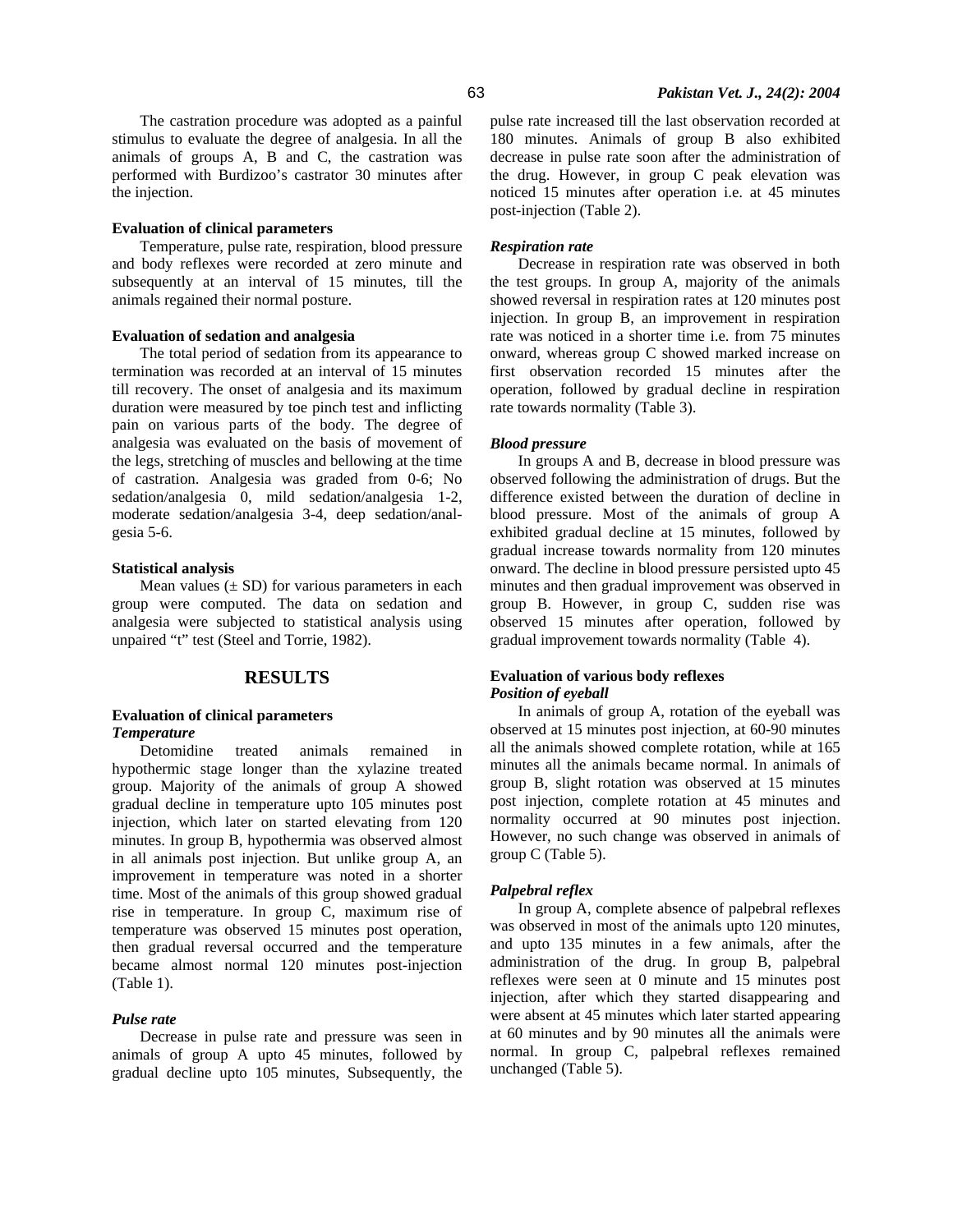|               |        | Time in minutes |            |            |            |            |            |            |            |            |            |            |            |  |
|---------------|--------|-----------------|------------|------------|------------|------------|------------|------------|------------|------------|------------|------------|------------|--|
| Group         | 0      | 15              | 30         | 45         | 60         | 75         | 90         | 105        | 120        | 135        | 150        | 165        | 180        |  |
| $\mathcal{A}$ | 103.36 | 103.14          | 103.01     | 102.55     | 102.22     | 101.96     | 101.63     | 101.33     | 101.39     | 101.77     | 102.20     | 102.55     | 102.69     |  |
|               | ±0.67  | ± 0.64          | $\pm 0.68$ | ± 0.99     | ± 1.02     | ± 1.01     | ± 1.05     | ± 0.99     | ± 1.15     | ± 1.21     | $\pm 0.90$ | $\pm$ 0.71 | $\pm$ 0.61 |  |
| В             | 103.06 | 102.46          | 101.69     | 101.06     | 100.79     | 101.11     | 101.60     | 102.05     | 102.28     | 102.59     | 102.71     | 102.84     | 102.97     |  |
|               | ± 0.64 | $\pm 0.62$      | $\pm$ 0.76 | ± 0.93     | $\pm$ 1.17 | ± 1.05     | $\pm 0.88$ | $\pm$ 0.71 | $\pm 0.60$ | $\pm$ 0.57 | ± 0.49     | $\pm 0.49$ | $\pm 0.54$ |  |
| C             | 102.84 | 102.84          | 102.87     | 103.37     | 103.29     | 103.16     | 103.04     | 102.92     | 102.87     | 102.84     | 102.84     | 102.84     | 102.84     |  |
|               | ± 0.54 | ± 0.54          | $\pm 0.58$ | $\pm$ 0.50 | $\pm$ 0.52 | $\pm 0.52$ | ± 0.54     | ± 0.54     | $\pm 0.54$ | $\pm 0.54$ | $\pm$ 0.54 | $\pm 0.54$ | $\pm 0.54$ |  |

**Table 1: Mean (**± **SD) values of temperature (°F) before and after administration of sedative agents in rams and male goats**   $(n=20)$ 

**Table 2: Mean (** ± **SD) values of pulse rate before and after administration of sedative agents in rams and male goats**   $(n=20)$ 

| $\frac{1}{2}$ |        | <b>Time in minutes</b> |        |       |       |       |       |       |       |       |       |       |       |  |  |
|---------------|--------|------------------------|--------|-------|-------|-------|-------|-------|-------|-------|-------|-------|-------|--|--|
| ō<br>Ō        | 0      | 15                     | 30     | 45    | 60    | 75    | 90    | 105   | 120   | 135   | 150   | 165   | 180   |  |  |
| A             | 76.8   | 64                     | 58.3   | 53.7  | 51.8  | 50    | 48.4  | 46.8  | 47.8  | 52.4  | 56    | 62.1  | 66.6  |  |  |
|               | ± 13.4 | ± 9.3                  | ± 10.2 | ± 9.4 | ± 9.1 | ± 8.6 | ± 7.5 | ± 6.9 | ± 7.5 | ± 7.7 | ± 8.6 | ± 9.8 | ± 9.7 |  |  |
| B             | 75.8   | .066.8                 | 62.5   | 58.6  | 56.2  | 56.9  | 59.8  | 63.4  | 66.5  | 69.6  | 71.9  | 74.0  | 74.5  |  |  |
|               | ± 4.8  | ± 6.0                  | ± 6.2  | ± 6.7 | ± 7.6 | ± 8.6 | ± 8.4 | ± 8.5 | ± 7.5 | ±7.3  | ± 5.9 | ± 4.9 | ± 4.7 |  |  |
| C             | 77.8   | 77.8                   | 78.1   | 86.4  | 85.5  | 83.8  | 82.9  | 80.3  | 78.8  | 78.0  | 77.8  | 77.8  | 77.8  |  |  |
|               | ± 3.1  | ± 3.1                  | ± 3.4  | ± 4.9 | ± 5.1 | ± 4.7 | ± 4.6 | ± 4.3 | ± 3.7 | ± 3.2 | ± 3.1 | ± 3.1 | ± 3.1 |  |  |

0 means 15 minutes before administration of drug.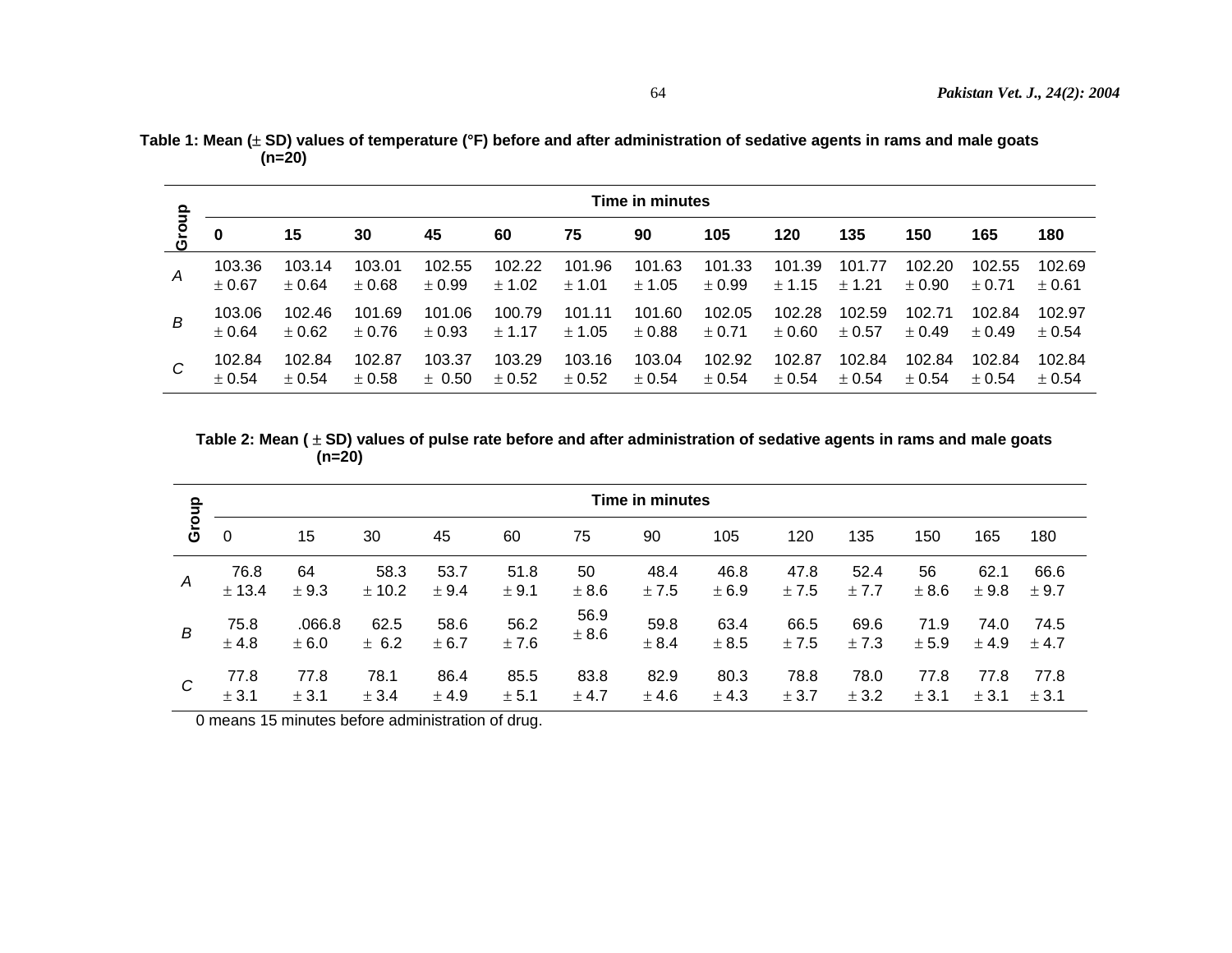| ௨              |       | Time (minutes) |       |       |       |       |       |       |       |       |       |       |       |  |  |
|----------------|-------|----------------|-------|-------|-------|-------|-------|-------|-------|-------|-------|-------|-------|--|--|
| Gro            | 0     | 15             | 30    | 45    | 60    | 75    | 90    | 105   | 120   | 135   | 150   | 165   | 180   |  |  |
| $\overline{A}$ | 24.3  | 21.9           | 20.4  | 20.0  | 20.3  | 19.8  | 19.6  | 19.7  | 20.1  | 20.9  | 21.9  | 22.6  | 23.4  |  |  |
|                | ± 5.2 | ± 4.3          | ± 4.5 | ± 5.9 | ± 6.1 | ± 5.6 | ± 4.9 | ± 4.4 | ± 3.5 | ± 3.1 | ± 3.2 | ± 3.3 | ± 4.1 |  |  |
|                | 24.2  | 20.1           | 17.3  | 15.8  | 15.1  | 15.7  | 17.25 | 18.75 | 20.2  | 21.6  | 22.5  | 22.95 | 23.65 |  |  |
| Β              | ± 6.2 | ± 7.9          | ± 4.5 | ± 4.2 | ± 3.7 | ± 4.7 | ± 3.5 | ± 3.8 | ± 3.4 | ± 4.9 | ± 4.3 | ± 2.6 | ± 4.3 |  |  |
| C              | 21.60 | 21.60          | 21.60 | 27.10 | 26.35 | 25.50 | 24.40 | 23.80 | 22.65 | 21.80 | 21.60 | 21.60 | 21.60 |  |  |
|                | ± 2.0 | ± 2.0          | ± 2.5 | ± 2.7 | ± 2.0 | ± 2.3 | ± 2.1 | ± 2.0 | ± 2.2 | ± 2.2 | ± 2.0 | ± 2.0 | ± 2.0 |  |  |

**Table 3: Mean (**± **SD) values of respiratory rate before and after administration of sedative agents in rams and male goats**   $(n=20)$ 

 **Table 4: Mean (± SD) values of blood pressure before and after administration of sedative agents in rams in rams and male goats (n=20)** 

| Group          |      | Time (minutes)  |                 |                 |                |                |                |                |                 |                |                |                |                 |                |
|----------------|------|-----------------|-----------------|-----------------|----------------|----------------|----------------|----------------|-----------------|----------------|----------------|----------------|-----------------|----------------|
|                |      | 0               | 15              | 30              | 45             | 60             | 75             | 90             | 105             | 120            | 135            | 150            | 165             | 180            |
| $\overline{A}$ | Sys. | 114<br>± 5.0    | 106.5<br>± 4.9  | 103.25<br>± 5.4 | 99.25<br>± 5.9 | 93<br>± 5.5    | 90.75<br>± 5.4 | 89.50<br>± 6.3 | 87.25<br>± 6.4  | 93<br>± 7.3    | 98.75<br>± 5.8 | 104.5<br>± 4.3 | 107<br>± 4.1    | 109.8<br>± 4.1 |
|                | Dia. | 72.3<br>± 7.0   | 64.50<br>± 6.3  | 61.50<br>± 6.3  | 58<br>± 7.0    | 51.3<br>± 7.0  | 49<br>± 5.5    | 47.8<br>± 4.4  | 45.5<br>± 4.8   | 50.8<br>± 6.9  | 57.3<br>± 6.0  | 62.8<br>± 5.0  | 66.3<br>± 7.2   | 68<br>± 6.8    |
| B              | Sys. | 116.25<br>± 9.2 | 105.25<br>± 9.0 | 98.50<br>± 7.1  | 91.25<br>± 4.8 | 92.25<br>± 8.2 | 97.00<br>± 9.5 | 102<br>± 8.5   | 104.5<br>± 8.1  | 107<br>± 8.3   | 111<br>± 8.5   | 113<br>± 8.6   | 114.75<br>± 8.3 | 115<br>± 8.4   |
|                | Dia. | 74.8<br>± 10.6  | 63.8<br>± 9.7   | 57<br>± 7.7     | 49.8<br>± 5.5  | 50.8<br>± 8.8  | 55<br>± 8.9    | 61<br>± 8.7    | 63<br>± 8.2     | 65.5<br>± 8.6  | 69.5<br>± 9.2  | 71.5<br>±9.6   | 73.3<br>± 9.6   | 73.5<br>± 9.7  |
| C              | Sys. | 118.75<br>± 6.3 | 118.75<br>± 6.3 | 118.75<br>± 6.3 | 128<br>± 6.8   | 127<br>± 6.8   | 125<br>± 6.1   | 123.4<br>± 6.1 | 121.75<br>± 5.7 | 119.5<br>± 6.0 | 118.8<br>± 6.3 | 118.8<br>± 6.3 | 118.8<br>± 6.3  | 118.8<br>± 6.3 |
|                | Dia. | 78.8<br>± 6.3   | 78.8<br>± 6.3   | 78.8<br>± 6.3   | 86.8<br>± 7.7  | 87.0<br>± 6.8  | 85.3<br>± 6.0  | 83.8<br>± 6.3  | 82<br>± 5.2     | 80.3<br>± 5.7  | 78.8<br>± 6.3  | 78.8<br>± 6.3  | 78.8<br>± 6.3   | 78.8<br>± 6.3  |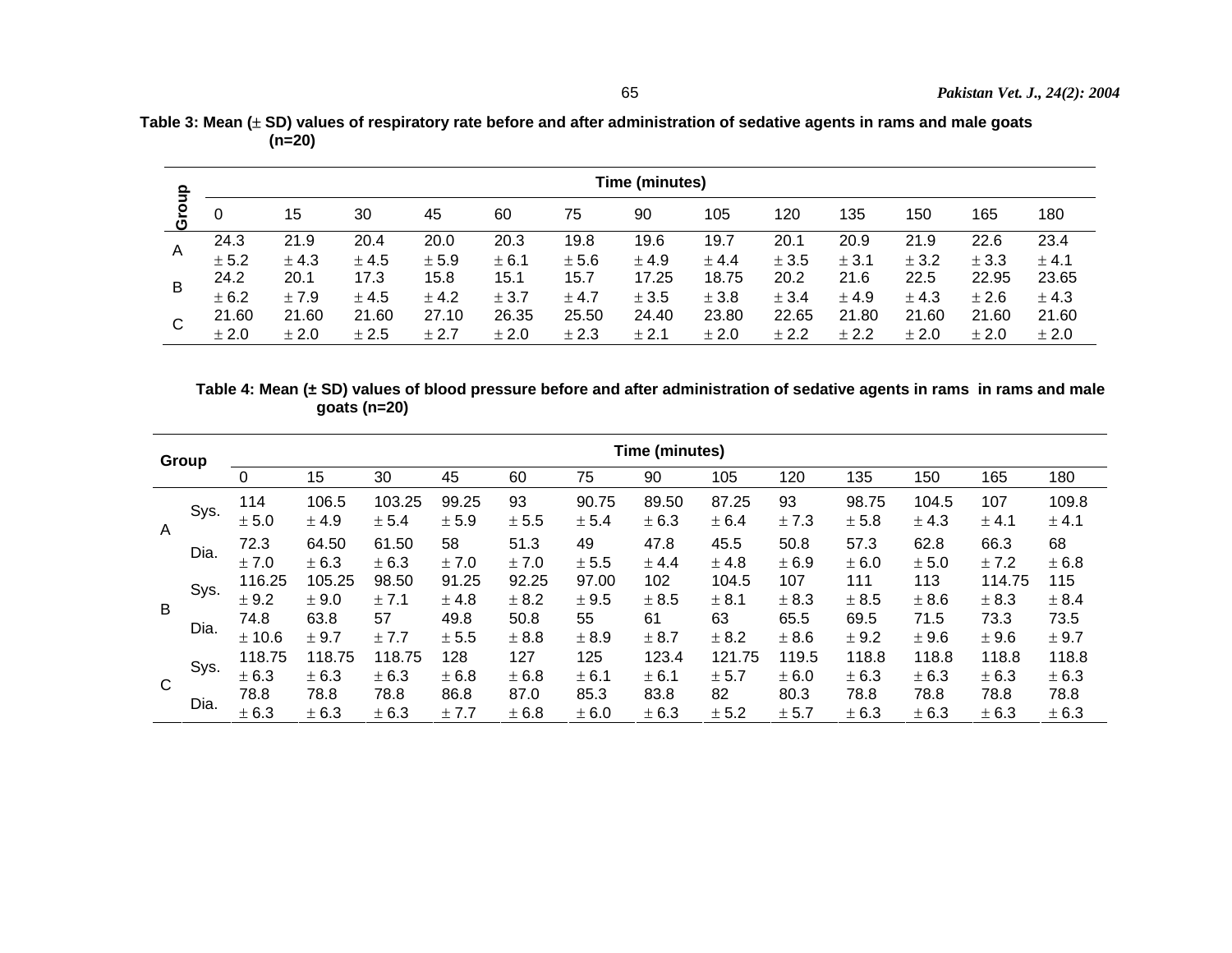| Reflexes |                           | Time In minutes |                |                  |                          |                          |                  |                |                |                          |                  |                          |                |                          |  |
|----------|---------------------------|-----------------|----------------|------------------|--------------------------|--------------------------|------------------|----------------|----------------|--------------------------|------------------|--------------------------|----------------|--------------------------|--|
|          |                           | $\overline{0}$  | 15             | 30               | 45                       | 60                       | 75               | 90             | 105            | 120                      | 135              | 150                      | 165            | 180                      |  |
|          | $\overline{A}$            | $\overline{a}$  | $19+$          | $13+$<br>$7 + +$ | $4+$<br>$16++$           | $20++$                   | $20 + +$         | $20++$         | $5+$<br>$15++$ | $12+$<br>$8 + +$         | $17+$<br>$1++$   | $8+$                     | $\blacksquare$ | $\blacksquare$           |  |
|          | $\, {\bf B}$              | $\blacksquare$  | $19+$          | $7+$<br>$13++$   | $1+$<br>$19++$           | $9+$<br>$11++$           | $14+$<br>$1 + +$ | $4+$           | $1+$           |                          |                  |                          |                |                          |  |
|          | $\mathsf C$               |                 |                |                  |                          |                          |                  |                |                |                          |                  |                          |                |                          |  |
|          | $\boldsymbol{\mathsf{A}}$ | $\ddot{}$       | $\ddot{}$      | $2+$             | $\overline{\phantom{0}}$ |                          | $\blacksquare$   | $\blacksquare$ | $1+$           | $6+$                     | $15+$            | $\ddot{}$                | $\ddot{}$      | $\ddot{}$                |  |
|          | $\, {\sf B}$              | $\ddot{}$       | $\ddot{}$      | $8+$             | $\overline{\phantom{a}}$ | $5+$                     | $13+$            | $\ddot{}$      | $\ddot{}$      | $+$                      | $\ddot{}$        | $\ddot{}$                | $+$            | $+$                      |  |
|          | $\mathsf C$               | $\ddot{}$       | $\ddot{}$      | $+$              | $\ddot{}$                | $\ddot{}$                | $+$              | $\ddot{}$      | $\ddot{}$      | $+$                      | $\ddot{}$        | $\ddot{}$                | $\ddot{}$      | $\ddot{}$                |  |
|          | $\boldsymbol{\mathsf{A}}$ | $\ddot{}$       | $\ddot{}$      | $2+$             | ۰.                       | $\blacksquare$           | ۰.               | ٠              | $1+$           | $5+$                     | $14+$            | $19+$                    | $\ddot{}$      | $\ddot{}$                |  |
|          | $\sf B$                   | $\ddot{}$       | $\ddot{}$      | $3+$             | $1+$                     | $6+$                     | $13+$            | $\ddot{}$      | $\ddot{}$      | $+$                      | $\ddot{}$        | $\ddot{}$                | $\ddot{}$      | $+$                      |  |
|          | $\mathsf C$               | $\ddot{}$       | $\ddot{}$      | $+$              | $+$                      | $\ddot{}$                | $+$              | $\ddot{}$      | $\ddot{}$      | $+$                      | $\ddot{}$        | $\pm$                    | $\ddot{}$      | $+$                      |  |
|          | $\mathsf A$               | $\ddot{}$       | $\ddot{}$      | $1+$             | $\overline{\phantom{a}}$ | $\overline{\phantom{a}}$ | ۰.               | $\blacksquare$ | $1+$           | $4+$                     | $14+$            | $\pm$                    | $\ddot{}$      | $+$                      |  |
|          | $\sf B$                   | $\ddot{}$       | $\ddot{}$      | $4+$             | $\overline{\phantom{a}}$ | $5+$                     | $13+$            | $\ddot{}$      | $\ddot{}$      | $\ddot{}$                | $\ddot{}$        | $\ddot{}$                | $\ddot{}$      | $+$                      |  |
|          | $\mathsf C$               | $\ddot{}$       | $\ddot{}$      | $+$              | $+$                      | $+$                      | $+$              | $\ddot{}$      | $\ddot{}$      | $+$                      | $\ddot{}$        | $\ddot{}$                | $\ddot{}$      | $+$                      |  |
|          | $\boldsymbol{\mathsf{A}}$ | $\blacksquare$  | $19++$<br>$1+$ | $19++$<br>$1+$   | $++$                     | $++$                     | $++$             | $^{++}$        | $19++$<br>$1+$ | $11++$<br>$9+$           | $4 + +$<br>$16+$ | $15+$                    | $6+$           | $1+$                     |  |
|          | $\sf B$                   | $\blacksquare$  | $19+$<br>$1 -$ | $4+$<br>$16++$   | $^{++}$                  | $7+$<br>$13++$           | $14+$<br>$5 + +$ | $12+$          | $4+$           | $\overline{\phantom{a}}$ |                  | -                        |                | $\overline{\phantom{0}}$ |  |
|          | $\mathsf{C}$              |                 |                | $\blacksquare$   | ٠                        | $\overline{\phantom{a}}$ | $\blacksquare$   | ٠              | ٠              | ٠                        |                  | $\overline{\phantom{a}}$ | ٠              | ٠                        |  |

**Table 5: Reflexes (position of eye ball, palpebral reflex, jaw tone, reflexes and response to stimuli, and postural variation) before and after the administration of sedative agents**

Reflexes with  $(\cdot)$  and  $(\cdot)$  sign indicate the normal reflex whereas  $(-)$  indicates the effect of sedative agent. In other reflexes without  $(\cdot)$ , (-)sign indicate the normal reflex whereas the ( + ) sign indicates the intensity of the effect of the sedative agent.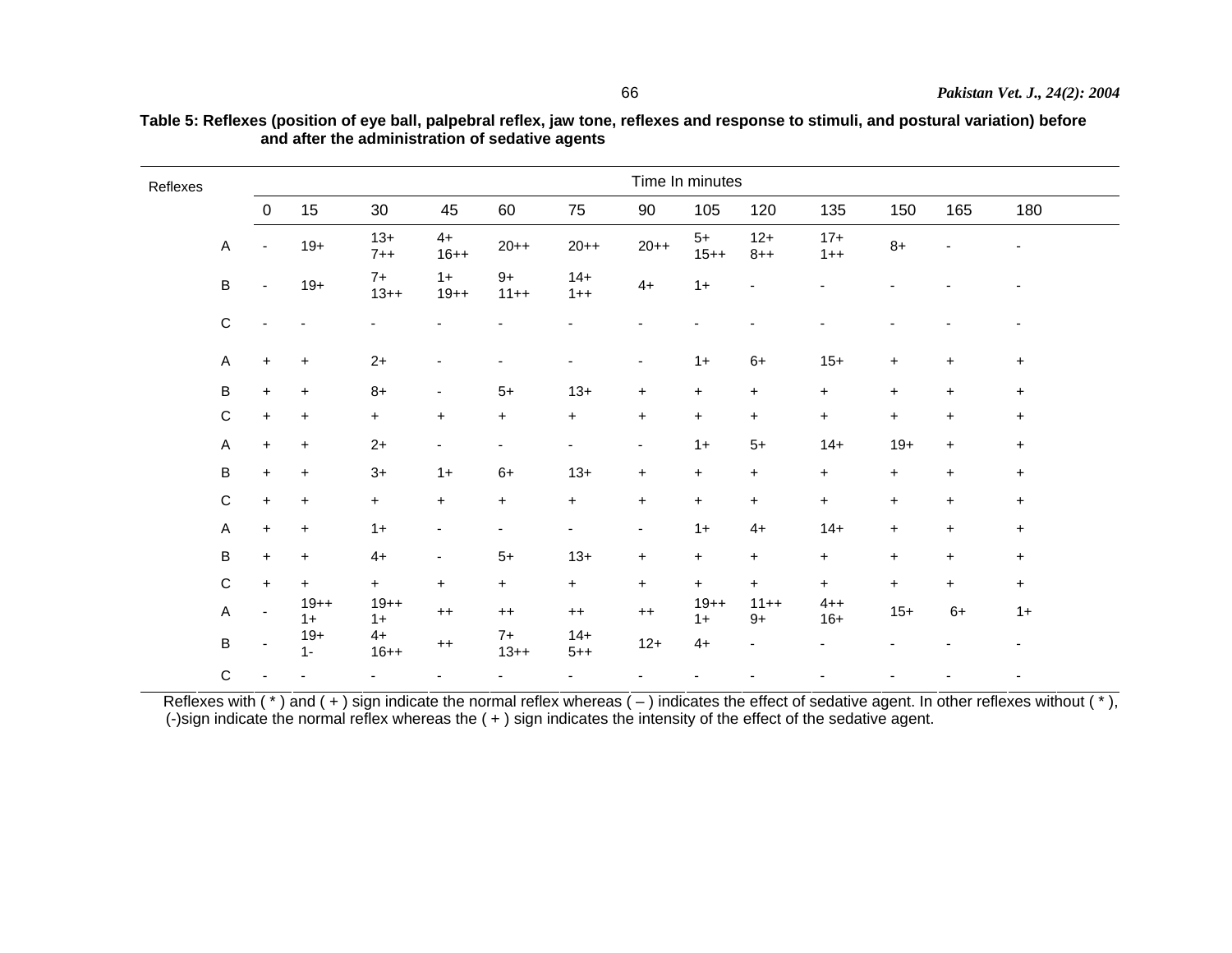**Table 6: Mean reflexes (coordination, sedation depth, salivation and sedation quality) befor and after the administration of sedative agents.**

| Reflexes                    | Time In minutes |                          |                 |                          |                             |                               |                           |                 |                             |                             |                          |                |      |      |
|-----------------------------|-----------------|--------------------------|-----------------|--------------------------|-----------------------------|-------------------------------|---------------------------|-----------------|-----------------------------|-----------------------------|--------------------------|----------------|------|------|
|                             | $\mathbf 0$     | 15                       | 30              | 45                       | 60                          | 75                            | 90                        | 105             | 120                         | 135                         | 150                      | 165            | 180  |      |
| Coordination                | Α               | $\overline{\phantom{0}}$ | $\ddot{}$       | $\ddot{}$                | $+$                         | $+$                           | $\ddot{}$                 | $\ddot{}$       | $+$                         | $\ddot{}$                   | $+$                      | $13+$          | $6+$ | $2+$ |
| (stable/                    | B               | $\overline{\phantom{a}}$ | $\ddot{}$       | $\ddot{}$                | $\ddot{}$                   | $\ddot{}$                     | $\ddot{}$                 | $17+$           | $8+$                        | $2+$                        | $\overline{\phantom{a}}$ |                |      |      |
| Ataxic)                     | C               | $\overline{\phantom{0}}$ |                 | $\overline{\phantom{a}}$ | $+$                         | $+$                           | $\ddot{}$                 | $\ddot{}$       | $18 +$                      | $15+$                       | $8+$                     | $5+$           |      |      |
|                             | A               |                          | $18++$<br>$2+$  | $18++$<br>$2+$           | $19++$<br>$1+$              | $19++$<br>$1+$                | $19++$<br>$1+$            | $++$            | $19++$<br>$1+$              | $13++$<br>$7+$              | $3 + +$<br>$17+$         | $15+$          | $4+$ |      |
| Sedation depth<br>(shallow/ | $\sf B$         | $\overline{\phantom{0}}$ | $\ddot{}$       | $4+$<br>$16 + +$         | $^{++}$                     | $8+$<br>$12++$                | $12+$<br>$5 + +$          | $7+$            | $6+$                        | ٠                           |                          |                |      |      |
| Deep)                       | C               | $\overline{\phantom{a}}$ |                 | ٠                        | $\overline{\phantom{a}}$    | ٠                             | ٠                         | ۰.              | ۰                           | -                           |                          |                |      |      |
|                             | A               | ۰                        | $18 +$<br>$2++$ | $18+$<br>$2++$           | $10+$<br>$9++$<br>$1 + + +$ | $2+$<br>$16 + +$<br>$2 + + +$ | $2+$<br>$8 + +$<br>$10++$ | $9++$<br>$11++$ | $2+$<br>$13++$<br>$5 + + +$ | $6+$<br>$11++$<br>$3 + + +$ | $14+$<br>$4 + +$         | $13+$<br>$2++$ | $2+$ |      |
| Salivation                  | $\sf B$         |                          | $6+$            | $14+$<br>$5 + +$         | $10+$<br>$9++$<br>$1 + + +$ | $11+$<br>$6 + +$              | $7+$                      | $6+$            | -                           |                             |                          |                |      |      |
|                             | $\mathsf C$     |                          |                 | $\overline{\phantom{a}}$ |                             |                               |                           |                 |                             |                             |                          |                |      |      |
|                             | A               | $\overline{\phantom{a}}$ | $19+$           | $19+$                    | $\ddot{}$                   | $+$                           | $\ddot{}$                 | $\ddot{}$       | $19+$                       | $14+$                       | $7+$                     | $1+$           |      |      |
|                             | B               | $\blacksquare$           |                 | $16+$                    | $\ddot{}$                   | $13+$                         | $5+$                      | ٠               | ٠                           | ٠                           |                          |                |      |      |
| Sedation quality            | С               |                          |                 | ۰                        |                             | -                             |                           |                 |                             |                             |                          |                |      |      |

Note: The ( - ) sign indicate the normal reflex whereas the ( + ) sign indicates the intensity of the effect of the sedative agent.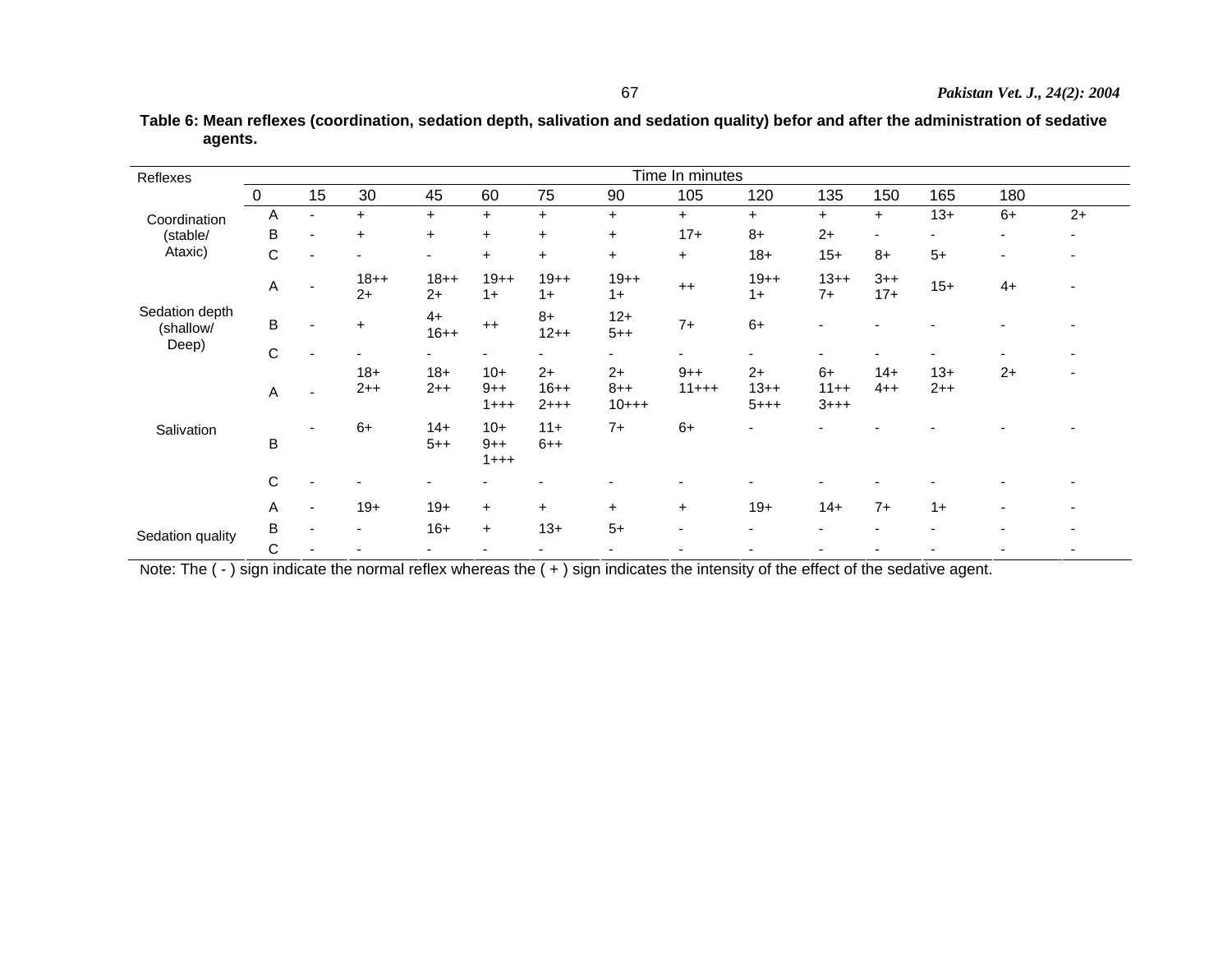## *Jaw tone*

In group A, jaw tone disappeared completely in all the animals at 30 minutes which lasted upto 120 minutes in most of the animals, and upto 135 minutes in a few animals. In group B, jaw tone disappeared in most of the animals at 30 minutes and almost all the animals showed disappearance at 45 minutes, followed by quick appearance at 60 and 75 minutes post injection. The period of disappearance of jaw tone in animals of group B was found comparatively shorter than the animals of group A. However, the jaw tone remained unaffected in group C (Table 5).

## *Reflexes and responses to stimuli*

In animals of group A, responses to stimuli were seen after 15 minutes post injection which almost disappeared later and lasted for a period of 120 minutes post injection. At 135 minutes, the responses to stimuli were observed in most of the animals. In animals of group B, complete absence of response to various stimuli was observed at 45 minutes, followed by quick recovery from 60 minutes, and complete recovery was noticed at 90 minutes post injection. However in group C, no such changes were observed (Table 5).

#### *Postural variations*

In group A, all the animals attained sitting posture within 15 minutes post injection which changed to complete recumbency and persisted upto 105 minutes in most of the cases, and up to 120 minutes in a few cases. In group B, sedation was similar to group A, but the recumbency appeared in almost 80% of the animals at 30 minutes, followed by recumbency in all animals. However, the animals of group C did not show any postural variation (Table 5).

#### *Coordination*

Most of the animals of group A were found ataxic at 15 minutes and all became ataxic at 30 minute, which persisted upto 135 minutes and became normal at 180 minutes post injection. All of the animals of group B were found ataxic at 15 minutes and recovery started at 90 minutes and at 135 minutes all of the animals were found stable. However, in group C, all the animals became ataxic 15 minutes after operation and remained so upto 90 minutes later, 100% improvement was noticed at 165 minutes (Table 6).

#### *Salivation*

In 50% animals of group A, slight salivation was observed at 15 minutes which gradually increased towards moderate and profused salivation upto 90 minutes and in rest of the animals upto 120 minutes post injection. A slight salivation was observed in most of the animals of group B. It started at 15 minutes which lasted upto 90 minutes post injection. However, no evidence of salivation was seen in animals of group C (Table 6).

# **Evaluation of sedation**

# *Sedation depth*

In group A, sedation depth was shallow at 15 minutes post injection in most of the animals, which later became deep and persisted upto 120 minutes. In group B, sedation was shallow at 15 minutes post injection in some of the animals, which later became deep in all animals at 45 minutes post injection. At 60 minutes the sedation depth was observed as deep in 60% of animals, followed by complete recovery at 120 minutes post injection. In group C, no such changes were observed (Table 6).

#### *Sedation quality*

The period of satisfactory sedation was longer in group A, which was observed at 30 minutes in almost all animals and persisted upto 105 minutes post injection. In group B, the period of satisfactory sedation started at 30 minutes post injection in almost 80% animals and by 45 minutes all the animals showed satisfactory sedation. At 60 minutes recovery started, and by 90 minutes post injection, all the animals became normal. However, no evidence of sedation was noticed in group C (Table 6).

# **Evaluation of analgesia**

In most of the animals of group A, the analgesia was graded as deep (degree 5-6) at 30 minutes post injection as no movement of the legs, stretching of muscles and bellowing were observed during castration. In most of the animals of group B, the analgesia was graded as degree 4 (moderate analgesia), in some animals degree 5 and in very few animals degree 6 (deep analgesia) at 30 minutes post injection. However, in group C, marked movements of legs, muscle stretching and bellowing were observed due to severe pain during castration (Table 6).

The statistical analysis of the results indicated no significant difference in sedation but significant difference in analgesia  $(P<0.05)$  in both the groups at 30 minutes.

## **DISCUSSION**

In this study, hypothermia was observed in animals treated with detomidine or xylazine. The duration of hypothermia was longer in detomidine than xylazine treated group. Almost 90% cases started reversal towards the normal temperature at 120 minutes after